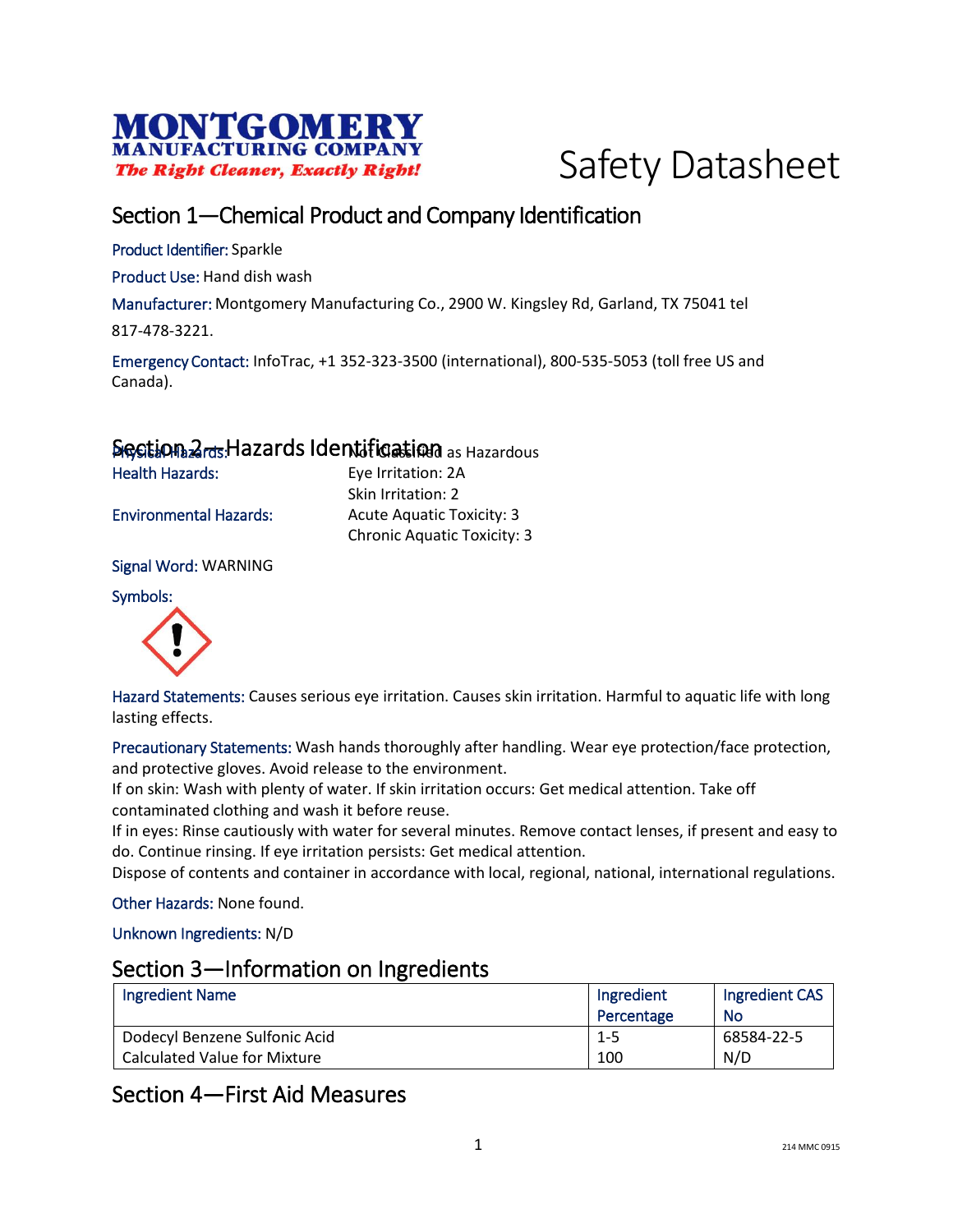Skin contact: If on skin or hair: Wash with plenty of water. Take off contaminated clothing and wash it before reuse. If irritation occurs, get medical attention.

Eye contact: If in eyes: Rinse cautiously with water for several minutes. Remove contact lenses, if present and easy to do. Continue rinsing. If eye irritation persists: Get medical attention.

Ingestion: If swallowed: Rinse mouth. DO NOT induce vomiting. Call a doctor if you feel unwell.

Inhalation: If inhaled: Get fresh air, administer oxygen or artificial respiration if needed. Call a doctor if you feel unwell.

Most important symptoms/effects, acute and delayed: N/D

Indication of immediate medical attention/special treatment: N/D

# Section 5—Fire-Fighting Measures

Suitable extinguishing media: Use media suitable to surrounding fire.

Specific hazard arising from chemicals: None known

Special equipment and precautions: Fire fighters should wear appropriate protective equipment, including self-contained breathing apparatus and impervious clothing.

# Section 6—Accidental Release Measures

Personal precaution, protective equipment, emergency procedures: Avoid contact with skin and eyes. Do not ingest. Wear Personal Protective Equipment (refer to section 8).

Methods and material for containment and clean up: Avoid release to the environment. Stop discharge and contain material. Substantial quantities may be recovered with a vacuum pump. Use explosion proof equipment if flammable or combustible. Otherwise, use appropriate absorbent. Place contaminated material in container suitable for disposal. Use appropriate protective equipment. Be sure there is adequate ventilation. Do not flush to streams or other bodies of water. Contact appropriate environmental agencies if further guidance is required.

# Section 7—Handling and Storage

Precautions for safe handling: Wash thoroughly after handling, especially before eating, drinking, smoking or using restroom facilities. Wash goggles and gloves. Launder contaminated clothing. Do not swallow. Do not get in eyes.

Cautions for safe storage: Keep out of reach of children. Keep container closed when not in use.

Incompatibilities: For best performance, protect from freezing.

# Section 8—Exposure controls/personal protection

Exposure Limits: N/D

Specific Engineering: Not established.

Individual protective equipment and measures: Respiratory protection: None needed. Mechanical: None needed. Protective Gloves: None needed. Eye Protection: Avoid splashing material directly in eyes. Other Protective Clothing: Standard work clothing. Wash contaminated articles before reuse.

# Section 9—Physical and Chemical Properties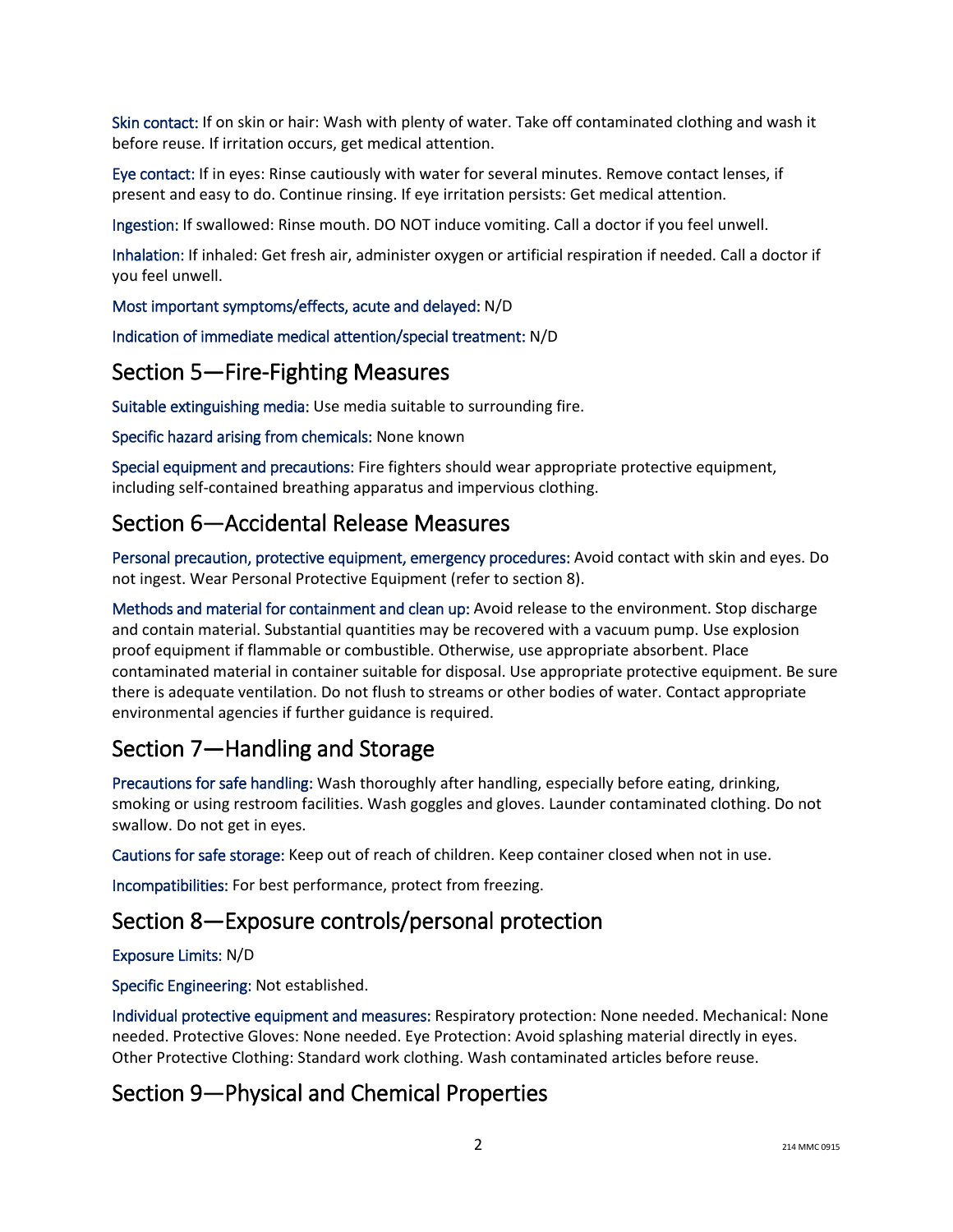| <b>Physical State: Liquid</b>                     | Flammability (solid, gas): Not Flammable |
|---------------------------------------------------|------------------------------------------|
| <b>Color: Pink</b>                                | Vapor Pressure (mmHg): N/D               |
| Odor: Slight characteristic odor                  | Vapor Density (air= 1): N/D              |
| Odor Threshold: N/D                               | <b>Relative Density: N/D</b>             |
| pH: N/D                                           | Solubilities: In water: complete         |
| Melting point/freezing Point: N/D                 | <b>Partition Coefficient: N/D</b>        |
| Initial Boiling Point and Boiling Range: N/D      | Auto-Ignition Temperature: N/D           |
| Flash Point: N/A                                  | Decomposition Temperature: N/D           |
| <b>Evaporation Rate: N/D</b>                      | Viscosity: N/D                           |
| Upper/Lower Flammability or Explosive limits: N/D |                                          |

### Section 10—Stability and Reactivity:

| <b>Chemical Stability: Stable</b>            | Condition to Avoid: Freezing conditions.     |
|----------------------------------------------|----------------------------------------------|
| Reactivity: No specific reactivity test data | Possibility of Hazardous Reaction: Hazardous |
| available for this mixture.                  | Polymerization: N/D                          |
| Incompatible Materials: N/D                  | <b>Hazardous Decomposition Products:</b>     |
|                                              | None known                                   |

# Section 11—Toxicological information:

Information on the likely routes of exposure: Skin, eye contact and ingestion

| <b>Chemical Name</b>                | Oral LD50    | Dermal LD50 | <b>Inhalation LD50</b> |
|-------------------------------------|--------------|-------------|------------------------|
| Dodecyl Benzene Sulfonic Acid       | 650 mg/kg    | N/D         | N/D                    |
| <b>Calculated Value for Mixture</b> | 11,537 mg/kg | N/D         | N/D                    |

Important symptoms: Refer to Section 4—First Aid Measures.

Effects of Acute Exposure: May cause irritation of eyes and skin in some individuals.

Effects of Chronic Exposure: May cause irritation of eyes and skin in some individuals.

Carcinogenicity: IARC, ACGIH, NTP, OSHA: No component of this product present at levels greater than or equal to 0.1% is identified as probable, possible or confirmed human carcinogen by IARC, ACGIH, NTP, OSHA respectively.

Other Data: Medical Conditions Aggravated by Exposure: None known.

# Section 12—Ecological Information:

Ecotoxicity: Harmful to aquatic life with long lasting effects.

Dodecyl Benzene Sulfonic Acid: EC50 Algae: 29 mg/l 96 hours. EC50 Daphnia: 2.4 mg/l 48 hours. LC50 Fish: 1.67 mg/l 96 hours

| Persistence and degradability: N/D | Bioaccumulative Potential: N/D |
|------------------------------------|--------------------------------|
| Mobility in Soil: N/D              | Other Adverse Effects: N/D     |

# Section 13—Disposal Considerations

Waste Treatment Method: Avoid release to the environment. Dispose of contents and container in accordance with local, regional, national, international regulations. Empty containers contain residue. Do not reuse to store food, clothing or products for human or animal consumption. Do not pressurize, cut, weld, solder or drill empty containers or expose to ignition sources. Return empty drums to a